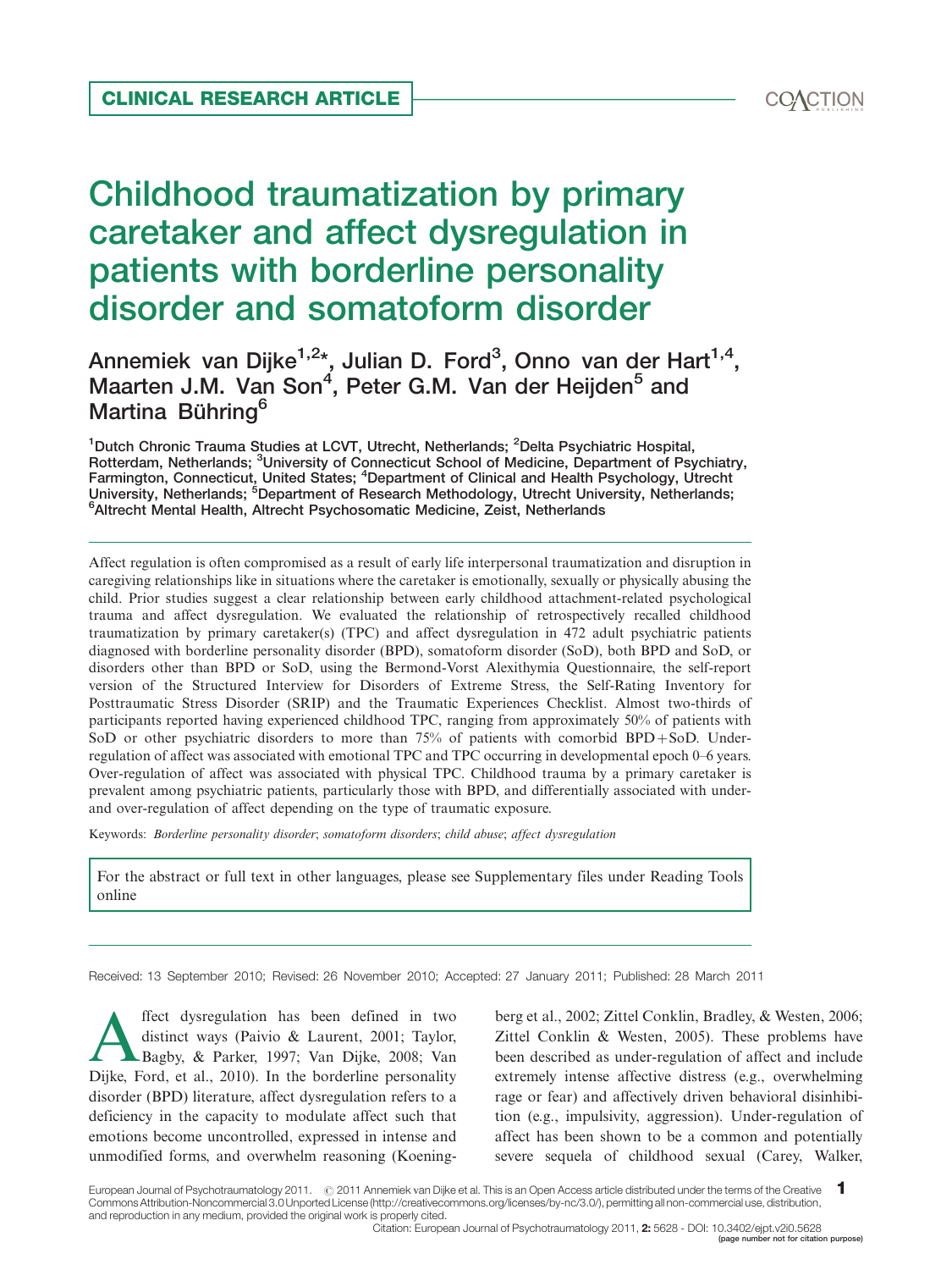Rossouw, Seedat, & Stein, 2008; Putnam, 2003), physical (Dodge, Lochman, Harnish, Bates, & Pettit, 1997; Ford et al., 2000), and emotional (Goldsmith & Freyd, 2005; Teicher, Samson, Polcari, & McGreenery, 2006) abuse.

In the somatoform disorder (SoD) literature, affect dysregulation has been referred to as alexithymia (Waller & Scheidt, 2004, 2006). Alexithymia, generally understood as ''no words for feelings,'' encompasses: (a) difficulty identifying emotions, (b) difficulty describing emotions to others, (c) pensée opératoire, and (d) limited imaginal capacity. Alexithymia has also been shown to be associated with a history of childhood abuse (Bermond, Moormann, Albach, & Van Dijke, 2008; Greenberg & Bolger, 2001; Moormann, Bermond, & Albach, 2004; Moormann, Bermond, Albach, & Van Dorp, 1997; Paivio & Laurent, 2001). In addition to involving an inhibition of the cognitive capacity to differentiate and articulate affects, alexithymia also tends to involve a suppression or numbing of affect that may be considered a form of over-regulation of affect. In posttraumatic stress disorder (PTSD; Lanius, Vermetten, et al., 2010; Lanius, Frewen, et al., 2010), complex PTSD (Sar, 2011), and in SoD and BPD (Van Dijke, Ford, et al., 2010), over-regulation of affect may represent a sub-type that is associated with negative symptoms of somatoform and psychoform dissociation (e.g., Van Dijke, Van der Hart et al., 2010).

Affective disruptions including under-regulation and over-regulation of affect are at the heart of disturbances stemming from childhood victimization (Cook et al., 2005; Ford, 2005), especially when this involves a caretaker (Freyd, DePrince, & Gleaves, 2007; Paivio & Laurent, 2001). Adults who have experienced childhood victimization consistently are found to be at risk for problems with under-regulation of affect, but overregulation of affect also may be a clinically important sequela of childhood interpersonal trauma. For example, Marx and Sloan (2002) found that among survivors of child sexual abuse, over-regulation and under-regulation of affect were significantly related to psychological distress. However, over-regulation (but not underregulation) mediated the relationship between child sexual abuse status and distress, indicating that overregulation also may be influential in the development of psychological symptoms in child sexual abuse survivors.

Childhood traumatization is known to be associated with psychiatric disorders such as BPD (Yen et al., 2002; Zanarini, Yonge, & Frankenburg, 2002), SoD (Brown, Schrag, & Trimble, 2005; Teicher et al., 2006), and dissociative disorders (Nijenhuis, Van der Hart, Kruger, & Steele, 2004; Roelofs, Keijsers, Hoogduin, Näring, & Moene, 2002; Şar, Akyuz, Kugu, Ozturk, & Ertem-Vehid, 2006).

Although contemporary researchers consider the causal association between child abuse and psychiatric disorders to be an oversimplification (e.g., Van der Kolk et al., 1996), sexual, physical, and emotional abuse have been hypothesized to be important etiological contributors to BPD (Bradley, Jenei, & Westen, 2005), SoD (Brown et al., 2005), and dissociative disorders (e.g., Roelofs et al., 2002; Sar & Ross, 2006). However, relatively little is known about how child abuse contributes to the etiology of these psychiatric disorders (Verdurmen et al., 2007). One possible factor contributing to the association of child abuse with subsequent BPD and SoD is affect dysregulation. Therefore, the present study investigated the relationship of childhood victimization and both forms of affect dysregulation in adults diagnosed with BPD, SoD, and comorbid BPD and SoD.

Childhood traumatization for which the primary caretaker was the agent has been hypothesized to have special importance in the etiology of severe psychiatric disorders (Allen, 2001). Caretaker-caused traumatic stressors are likely to occur in and contribute to result in a relational growth-inhibiting early environment in which caretakers not only play less with the infant but also evoke stress (in the case of an abusive caretaker) or fail to protect the child from post-traumatic states of enduring negative affect (Fonagy, Gergely, Jurist, & Target, 2002; Lieberman, 2007; Lieberman & Amaya-Jackson, 2005). In addition, the caretaker might provide insufficient protection against other potential abusers of the child (Lieberman, 2007). The caretaker also often is inaccessible and reacts unattuned and/or with rejection to the infants' expressions of emotions and stress. Therefore, the caretaker shows minimal or unpredictable participation in the various types of arousal regulating processes (Lyons-Ruth, Dutra, Schuder, & Bianchi, 2006). Instead of modulating extreme levels of stimulation and arousal, the infant and caretaker tend to experience high levels of arousal episodically when abuse has occurred and/or low levels of arousal when neglect has occurred. If interactive repair from a caretaker is not available or responsive to the infant, intense negative states can persist and be experienced by the infant as unmanageable. Until these states subside, the infant must devote most or all of their available biological and affective resources to withstand this state of distress and dysregulation (Tronick & Weinberg, 1997). Thus, the combination of the psychobiological challenge posed by traumatic stressors and the absence of consistent and effective coregulation by a responsive available caretaker might compromise the child's capacity to regulate excessive levels of high and/or low arousal negative affect; and, when this persists in early development, it may result in persistent problems with under- or over-regulation of affect in adulthood.

Although theory and research have emphasized the adverse impact of caretaker-related abuse that occurs in the earliest years of development, abuse or neglect by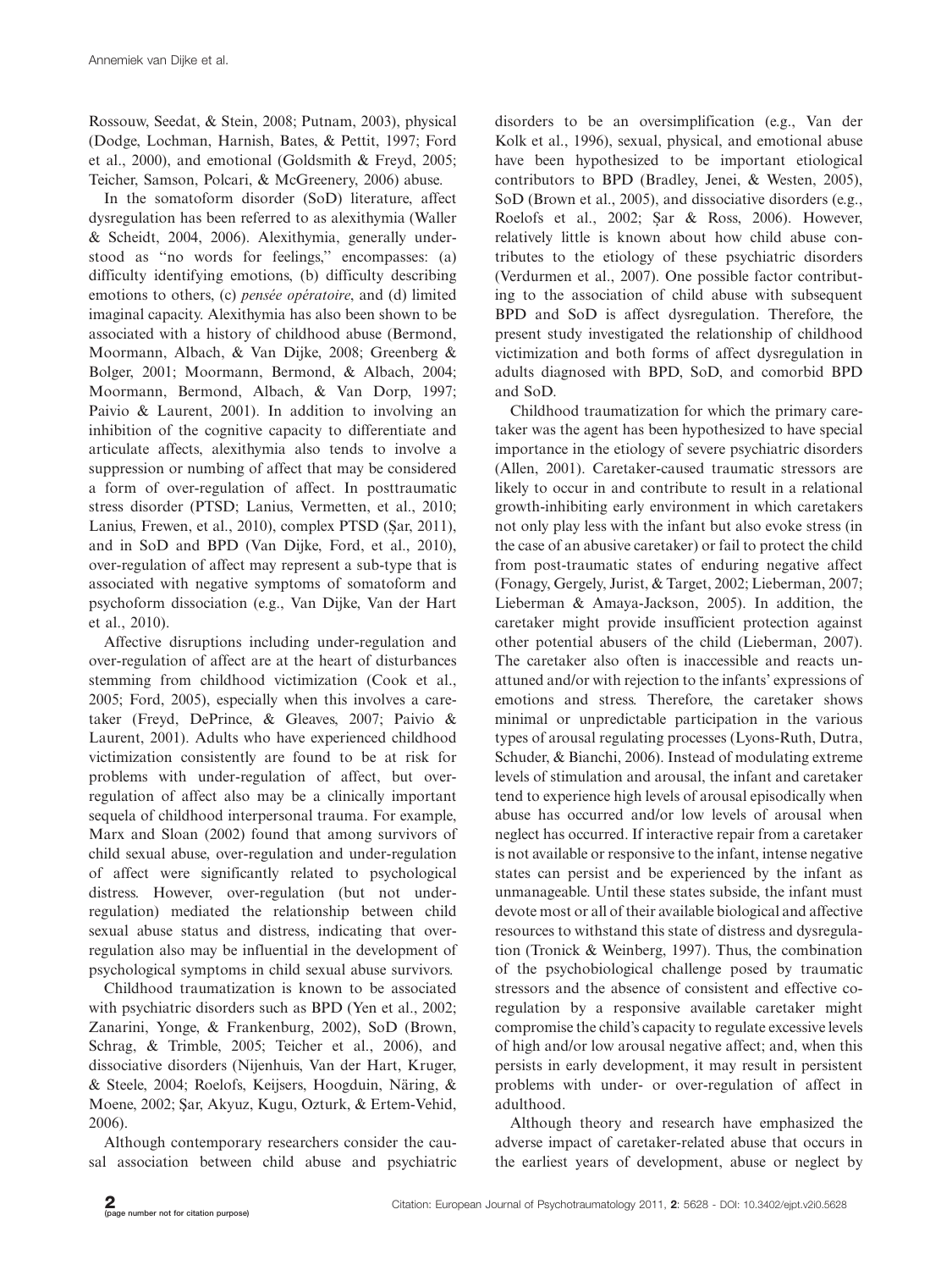primary caretakers that occurs later in childhood or adolescence also may have detrimental effects. Prospective (Dodge, Pettit, Bates, & Valente, 1995) and retrospective (Teicher et al., 2006; Zinzow et al., 2009) studies of emotional, physical, and sexual abuse have found evidence of deleterious effects on functioning, mental health, and health in the aftermath of abuse in the school years and adolescence. However, studies that systematically examined the relationship between a history of exposure to traumatic stressors for which a primary caretaker is the agent at differing developmental epochs with psychiatric and psychosocial morbidity were not found. Therefore, in the present study, trauma by a primary caretaker is assessed in each of three developmental epochs, early childhood (ages 0-6 years old), middle childhood (ages 7-12 years old), and adolescence (ages 13-18 years old). We hypothesized that trauma by a primary caretaker would be associated with particularly severe under-regulation of affect in adults diagnosed with BPD and over-regulation of affect in adults diagnosed with SoD. We also hypothesized that these relationships would be strongest when trauma by a primary caretaker occurred during early childhood, compared to middlechildhood or adolescence.

# Method

## Participants and procedure

Participants were 472 consecutive admissions to two adult treatment centers, Eikenboom Center for Psychosomatic Medicine, Altrecht Utrecht  $(N=117)$  and De Waard, Centre for Personality Disorders, Delta Psychiatric Center, Rotterdam  $(N=355)$  who participated in the multi-center project ''Clinical Assessment of Trauma-Related Self and Affect Dysregulation'' (Van Dijke, 2008).

According to the DSM-IV criteria (APA, 2000), diagnoses of BPD and SoD (i.e., somatization disorder, undifferentiated somatoform disorder, severe conversion, and pain disorder) were confirmed by clinical interviewers (general health psychologists and master students in clinical psychology who were trained and supervised by the first author, a certified clinical psychologist/clinical neuropsychologist). The diagnosis of SoD additionally was confirmed by a psychiatrist with somatic experience, a specialist in internal medicine, or a general practitioner with psychiatric experience. Where possible, general practice and former hospital records were obtained (with patient's consent) and studied by the interviewer in addition to using the results of the structured interviews in order to ascertain diagnoses. All participants had a well-documented history of somatic and/or psychiatric symptoms. All had received previous inpatient or outpatient treatment at psychiatric or somatic hospitals and were referred for specialized treatment. Next, selfreport measures were administered under supervision of formerly described interviewers.

Table 1 presents the demographic characteristics of the four study groups and the total sample. No significant differences were found between the diagnostic sub-groups in the distribution of genders or levels of education.

This study was approved by the local ethics committee. After complete description of the study and procedure, participants provided written informed consent to participate according to the Declaration of Helsinki.

Table 1. Demographic characteristics of the study groups and the total sample

|            | <b>BPD</b> | SoD         | $BPD + Sob$ | PC        | Total sample |
|------------|------------|-------------|-------------|-----------|--------------|
| $N =$      | 120        | 159         | 129         | 64        | 472          |
| Male       | 40         | 47          | 30          | 28        | 145          |
| Female     | 80         | 112         | 99          | 36        | 327          |
| Age M (SD) | 29.9(8.8)  | 38.3 (10.5) | 33.6(9.1)   | 36.8(9.9) | 34.7(10.1)   |
| Social N   | 30.8%      | 45.3%       | 40.3%       | 28.1%     | 37.9%        |
| T          | 60.8       | 41.5        | 47.3        | 56.3      | 50.0         |
| S          | 8.3        | 13.2        | 12.4        | 15.6      | 12.1         |
| Educ L     | 24.2%      | 22.6%       | 27.1%       | 23.4%     | 24.4%        |
| M          | 35.8       | 45.9        | 37.2        | 46.9      | 41.1         |
| H          | 40         | 31.4        | 35.7        | 29.7      | 34.5         |

Note: BPD, borderline personality disorder; SoD, somatoform disorder; BPD+SoD, borderline personality disorder and somatoform disorder; PC, psychiatric comparison group; Social, primary relationship status; N, no primary partner; T, living together; S, separated by death or divorce; Educ, highest level of education attained; L, primary and low-level secondary education; M, middle level secondary education; H, high-level secondary education.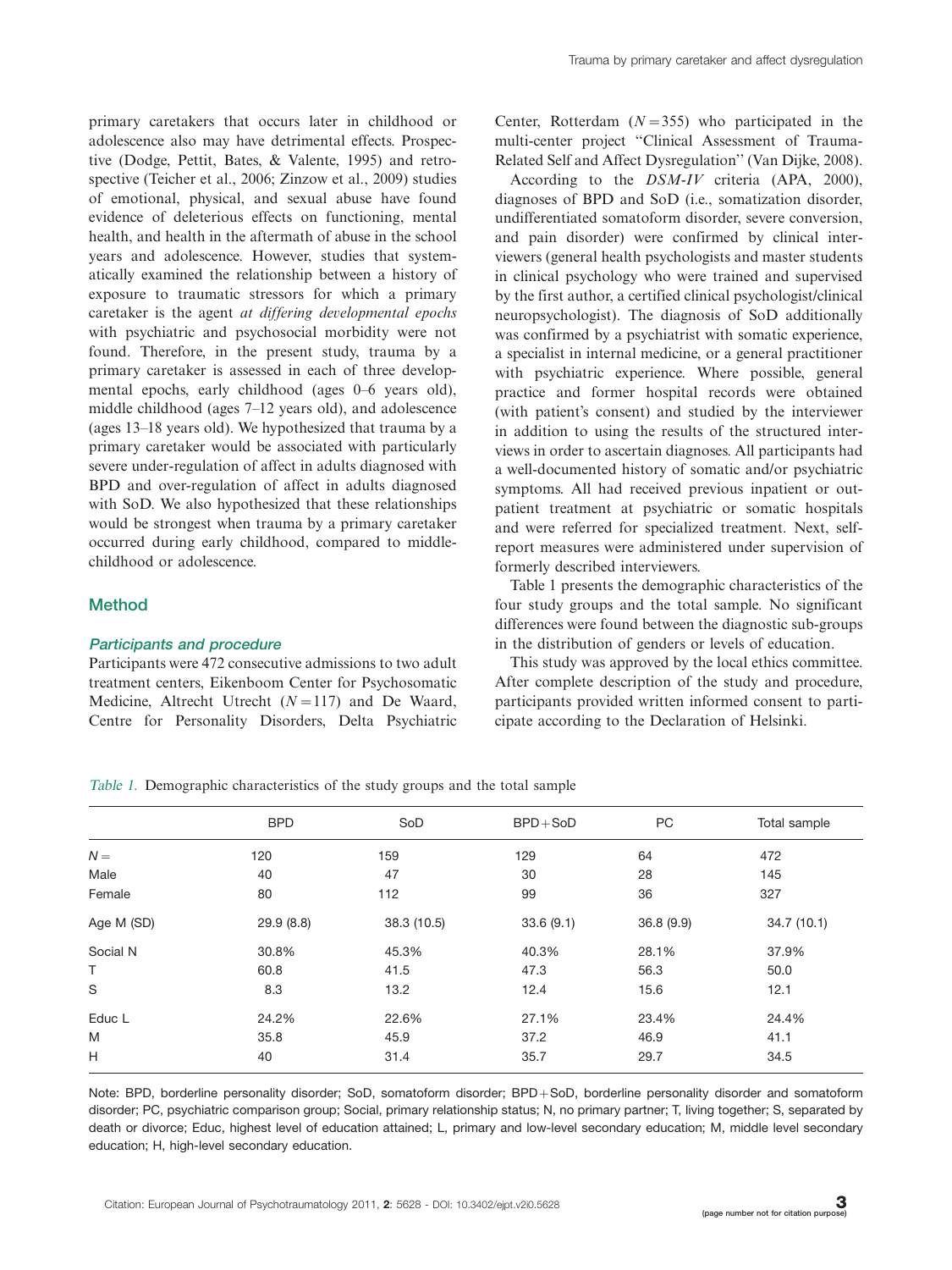# **Measures**

The Composite International Diagnostic Interview, section C (CIDI; World Health Organization, WHO, 1997; Dutch version Ter Smitten, Smeets, & Van den Brink, 1998) is a comprehensive, standardized instrument for assessing mental disorders according to the definitions and diagnostic criteria of DSM-IV and ICD-10. The CIDI has been shown to have good reliability and validity (Andrews & Peters, 1998).

The Borderline Personality Disorder Severity Index (BPDSI; Dutch version IV, Arntz, 1999; Weaver & Clum, 1993) is a semi-structured interview that contains nine sections and 70 items (Abandonment, 7 items; Relationships, 8 items; Self-image, 8 items; Impulsivity, 11 items; Parasuicide, 13 items; Affect, 5 items; Emptiness, 4 items; Anger, 6 items; and Dissociation/Paranoia, 8 items) corresponding to the symptom clusters of BPD. Each section contains items asking about events, for example, ''Did you, during the last 3 months, ever become desperate when you thought that someone you cared for was going to leave you?'' The items are scored by the interviewer using a 10-point scale, indicating how often the event happened during the last 3 months. An average score was calculated for each section, total scores were calculated by summing the section scores. The BPDSI has been shown to have good validity and reliability (Arntz et al., 2003), for inclusion and categorical analyses a cutoff score of 20 was used.

In order to assess ''under-regulation of affect,'' each subject completed the Dutch self-report version of the Structured Interview for Disorders of Extreme Stress Not Otherwise Specified, Revised (SIDES-rev; Ford & Kidd, 1998), an adaptation of the interview that provides a subscale for dysregulated affect (Ford & Kidd, 1998; Dutch translation Van Dijke & Van der Hart, 2002). The SIDES-rev was translated into Dutch and retranslated by a near-native speaker (Cronbach's  $\alpha = .75$ ). The criterion for presence of pathological under-regulation of affect and categorical analyses was adopted from the SIDES scoring manual (Ford & Kidd, 1998; from criterion I.a. "affect dysregulation": two out of three items rated with severity  $\geq$ 2). The items include: (1) often getting "quite upset'' over daily matters; (2) being unable to get over the upset for hours or not being able to stop thinking about it; and (3) having to ''stop everything to calm down and it took all your energy'' or ''getting drunk, using drugs or harming yourself'' to cope with emotional distress. Thus, the measure addresses the core components of underregulation of affect; that is, frequent/intense distress, inability to modulate or recover from distress, and use of self-defeating coping to deal with distress.

In order to assess "over-regulation of affect," each subject completed the Bermond Vorst Alexithymia Questionnaire (BVAQ; Vorst & Bermond, 2001), which is a Dutch 40-item questionnaire with good psychometric qualities (Vorst & Bermond, 2001), encapsulating two distinct second-order factor groupings: cognitive dimensions (diminished ability to verbalize, identify, and analyze emotions) and affective dimensions (diminished ability to emotionalize and fantasize). High scores represent stronger alexithymic tendencies. The reliability for the total scale and its subscales is good and varies between .75 and .85 (Vorst & Bermond, 2001). A reliability analysis was performed for the whole sample and the BVAQ proved to be reliable for our purposes (Cronbach's  $\alpha = .88$ ). The cognitive factor of the BVAQ was used to assess over-regulation in order to enable comparison with previous studies (Waller & Scheidt, 2004, 2006). The cognitive factor of the BVAQ is highly correlated with the Toronto Alexithymia Scale (TAS-20; Bagby, Parker, & Taylor, 1994;  $r = .80$ ). The cutoff score for pathological alexithymia/over-regulation of affect of the BVAQ cognitive factor is in agreement with the cutoff scores used in TAS-20 studies (Taylor et al., 1997) and were used for categorical analyses.

Reports of potentially traumatic events were collected using the Traumatic Experiences Checklist (TEC; Dutch version, Nijenhuis, Van der Hart, & Kruger, 2002), a retrospective self-report questionnaire concerning adverse experiences and potential traumatic events. Reports of traumatic experiences were confirmed by close relatives in a sub-sample of Delta Psychiatric Center participants, with 100% agreement. Participants stated for each item at what age this first happened. Three specific developmental epochs were considered in the present study (age 0-6 years, age 7-12 years, and age 13- 18 years) and only events that directly involved a primary caretaker were used to identify the presence of three types (emotional, physical, and sexual) of potentially traumatizing events caused by a primary caretaker (TPC). For categorical assessment, epochs in which the traumatic event first occurred was used in categorical analyses. The TEC has been shown to have good reliability and validity among psychiatric outpatients (Nijenhuis et al., 2002).

PTSD was assessed with a sub-sample of patients from the Delta PC study site  $(N=138)$  using Self-Rating Inventory for Posttraumatic Stress Disorder (SRIP). This inventory has 22 items reflecting the 17 symptoms from DSM-IV. The sequence of the items does not follow DSM-IV but has been randomized. All items are scored on a 4-point rating scale with anchors of  $1 = not$  at all and  $4 = \text{very much},$  indicating intensities. A total score is calculated by adding all scores. Scores for the subscales of Intrusion, Avoidance, and Hyper-arousal can be calculated by adding the scores on the relevant items. Further, a DSM-IV diagnosis can be calculated by using an algorithm (Hovens, Bramsen, & Van der Ploeg, 2000). This sub-sample did not differ significantly from the total sample on age, gender, and group.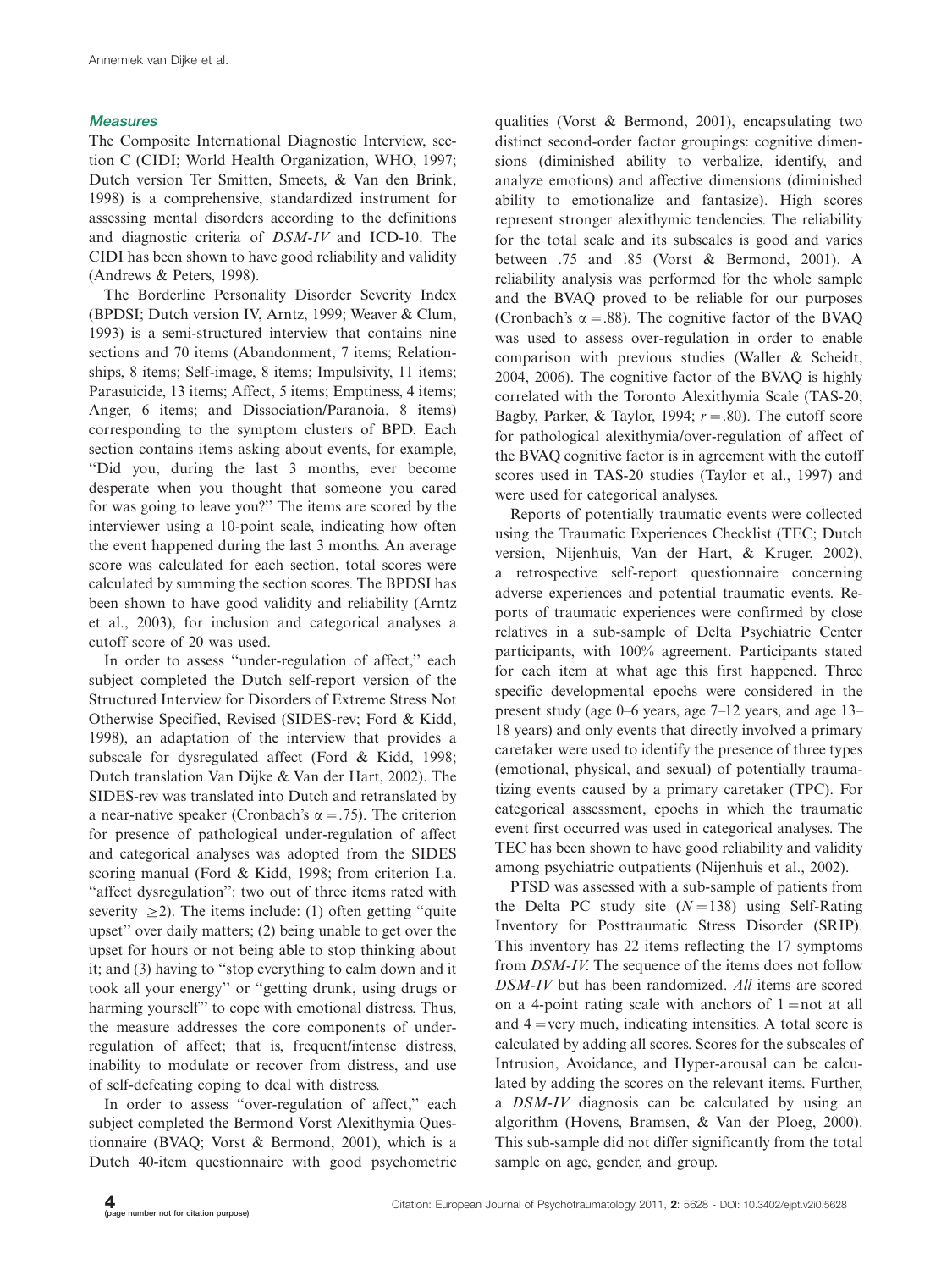| $N = 471$                            | Over-regulation<br>of affect | Under-regulation<br>of affect |
|--------------------------------------|------------------------------|-------------------------------|
| Developmental epoch<br>$0 - 6$ years | .05                          | $.11*$                        |
| Developmental epoch<br>$7-12$ years  | .03                          | .02                           |
| Developmental epoch<br>$13-18$ years | .00                          | .08                           |
| Sexual TPC                           | .05                          | .02                           |
| <b>Emotional TPC</b>                 | .01                          | $.14***$                      |
| <b>Physical TPC</b>                  | $.10*$                       | .04                           |

Table <sup>2</sup>. Correlations between affect dysregulation and TPC for total sample

Note:  $np \le .05$ ; \*\*p  $\le .01$ .

#### Statistical analysis

All analyses were performed using SPSS, version 16 (SPSS Chicago). Pearson product moment correlations were calculated for the whole sample in order to describe the bivariate relationships among affect dysregulation (under-regulation and over-regulation), TPC-types, and developmental epochs. For categorical analyses, cutoff scores computed as mentioned in the measures section were applied. To compare the likelihood of reporting TPC and under-regulation and over-regulation for each diagnostic cohort (BPD, SoD, BPD+SoD, and psychiatric controls), cross-tabulations with standard residuals were performed. A multivariate analysis of variance (MANOVA) was performed to identify diagnostic group differences on severity scores for TPC and the reporting of TPC in three developmental epochs (0-6, 7-12, and 13-18 years old). Finally, a multivariate analysis of covariance (MANCOVA) was conducted on scores for over-regulation and under-regulation of affect, with diagnostic group as the independent variable and severity of sexual, physical, and sexual TPC and the occurrence of TPC in early childhood (ages 0-6 years old) as covariates, in order to determine if differences between the diagnostic groups in affect regulation (Van Dijke, Ford, et al., 2010) could be accounted for by the severity or epoch of TPC.

# **Results**

Almost two-thirds (63.6%) of participants reported at least one instance of traumatization by a primary caretaker. Table 2 presents the bivariate correlations between the trauma history and under- and over-regulation of affect variables. The relationships generally were not strong, with statistically significant correlations only between physical TPC and over-regulation of affect, and adolescent-epoch caretaker traumatization and emotional TPC and under-regulation of affect. For a subsample of the patients meeting DSM-IV-TR criteria for PTSD, analyses were repeated. On a dimensional level,

Table 3. Presence of trauma-by-primary-caretaker for diagnostic groups

|              |               | No traumatic events by<br>primary caretaker | Traumatic events by<br>primary caretaker | Total  |
|--------------|---------------|---------------------------------------------|------------------------------------------|--------|
| <b>BPD</b>   | Frequency     | 34                                          | 85                                       | 119    |
|              | % group       | 28.6%                                       | 71.4%                                    | 100.0% |
|              | Std. residual | $-1.4$                                      | 1.1                                      |        |
| SoD          | Frequency     | 77                                          | 81                                       | 158    |
|              | % group       | 48.7%                                       | 51.3%                                    | 100.0% |
|              | Std. residual | 2.6                                         | $-1.9$                                   |        |
| $BPD + Sob$  | Frequency     | 29                                          | 100                                      | 129    |
|              | % group       | 22.5%                                       | 77.5%                                    | 100.0% |
|              | Std. residual | $-2.6$                                      | 2.0                                      |        |
| <b>PC</b>    | Frequency     | 31                                          | 33                                       | 64     |
|              | % group       | 48.4%                                       | 51.6%                                    | 100.0% |
|              | Std. residual | 1.6                                         | $-1.2$                                   |        |
| <b>Total</b> | Total         | 171                                         | 229                                      | 470    |
|              | % group       | 36.4%                                       | 63.6%                                    | 100.0% |

Note: BPD, borderline personality disorder; SoD, somatoform disorder; BPD+SoD, borderline personality disorder and somatoform disorder; PC, psychiatric comparison group; Std. residual, standardized residual values. Cells with values less than -2 or greater than 2 are statistically significant and are identified in **bold** type. A negative value indicates "less frequent than expected" and a positive value indicates ''more frequent than expected.''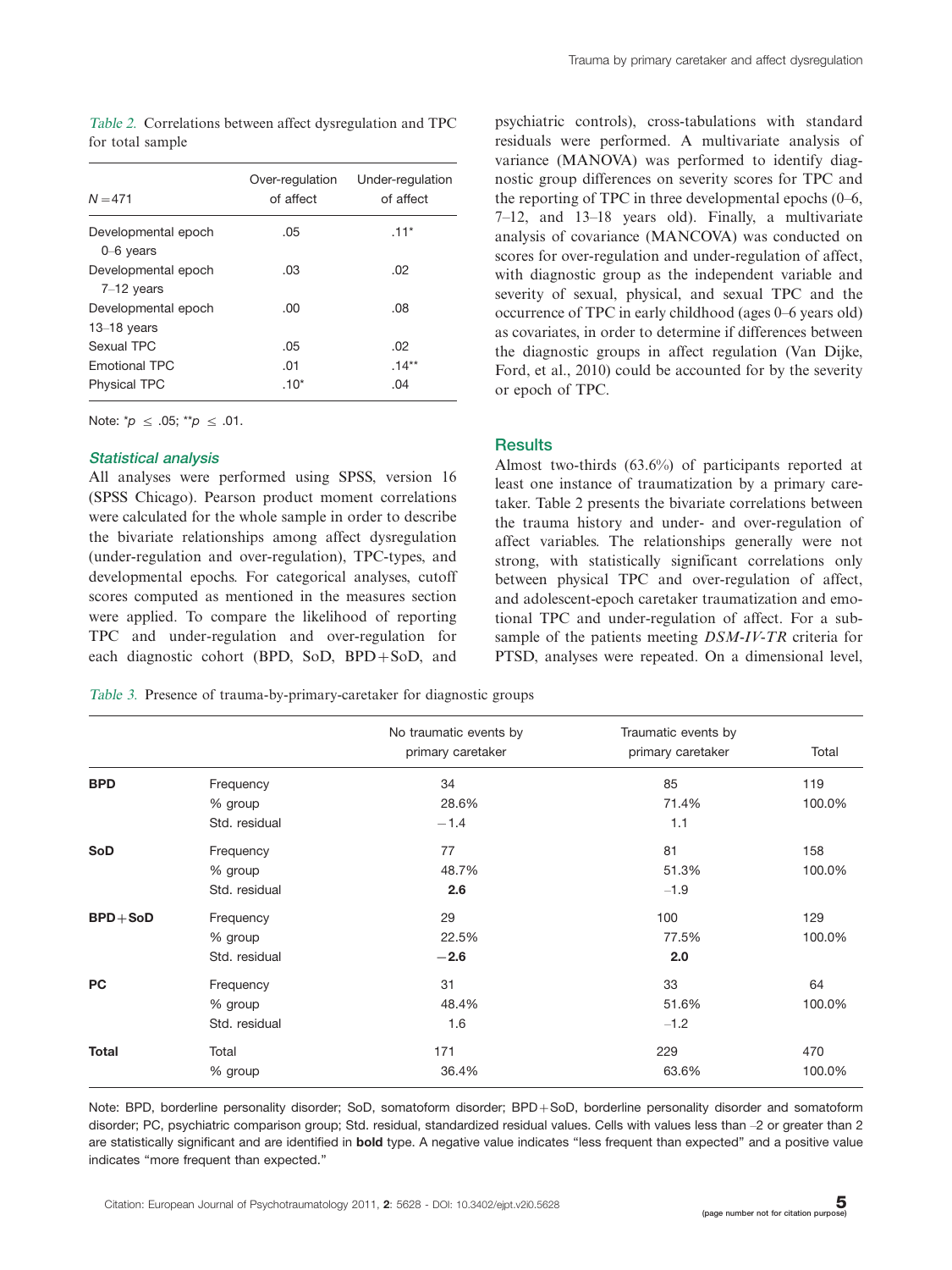

Fig. 1. Comparison of TPC types, developmental epochs, and total TPC experiences for diagnostic study groups.

only associations for under-regulation of affect with total SRIP proved significant ( $r = .41$ ;  $p < .000$ ), and for overregulation with total SRIP  $(r=.27; p<.001)$ and over-regulation with developmental epoch 0-6 years  $(r=.17; p<.05)$ . On a categorical level, only the association between over-regulation and total SRIP  $(r=.31;$  $p < .01$ ) remained significant but disappeared for developmental epoch 0-6 years and for under-regulation of affect with total SRIP.

Table 3 presents the results from cross-tabulation analyses of the likelihood of reporting TPC for the BPD, SoD,  $BPD + SoD$ , and psychiatric control groups.

Table <sup>4</sup>. Between group differences for TPC experiences, developmental epochs and affect dysregulation

|                            | F(3, 464) | Partial eta-squared |
|----------------------------|-----------|---------------------|
| <b>Emotional TPC</b>       | $6.79***$ | .04                 |
| Physical TPC               | $8.08***$ | .05                 |
| Sexual TPC                 | 1.43      | .01                 |
| Total TPC experiences      | $7.81***$ | .05                 |
| Developmental epoch 0-6    | $6.01***$ | .04                 |
| Developmental epoch 7-12   | $4.57**$  | .03                 |
| Developmental epoch 13-18  | $7.64***$ | .05                 |
| Under-regulation of affect | $26.1***$ | .14                 |
| Over-regulation of affect  | $5.33***$ | .03                 |

Note:  $*^{*}p \le .01$ ;  $**^{*}p \le .001$ .

Approximately 50% of the SoD and psychiatric control participants reported a history of TPC, compared to  $70-80\%$  of the BPD and BPD+SoD participants. The  $BPD + SoD$  group was significantly more likely than other groups to report TPC and the SoD group was significantly less likely to report TPC ( $\chi^2$  = 28.34, *df* = 3,  $p < .000$ ). Figure 1 presents the comparison of mean scores for TPC types, developmental epochs, and total TPC experiences for diagnostic study groups.

The MANOVA exploring group differences in the severity of each TPC-type, the developmental epochs at which TPC occurred in childhood, and the two types of affect dysregulation resulted in a statistically significant difference overall:  $F(24, 1,326) = 5.62$ ;  $p < .000$ ; Wilks' Lambda = .76; partial eta squared = .09. When the results for the dependent variables were considered separately, between group differences were found for emotional-, physical-, and total TPC experiences, as well as for developmental epoch 0-6 years, developmental epoch 7-12 years, developmental epoch 13-18 years, but not for sexual TPC. All effect sizes were small (see Table 4).

Results of the MANCOVA comparing the four diagnostic groups on the affect regulation scores while controlling for sexual, physical, and emotional TPC severity and early developmental TPC showed a significant overall between group effect:  $F(6, 920) = 13.13$ ;  $p < .001$ ; Wilks' Lambda = .85; partial eta squared = .08. Under-regulation levels differed between the diagnostic sub-groups after controlling for the effect of trauma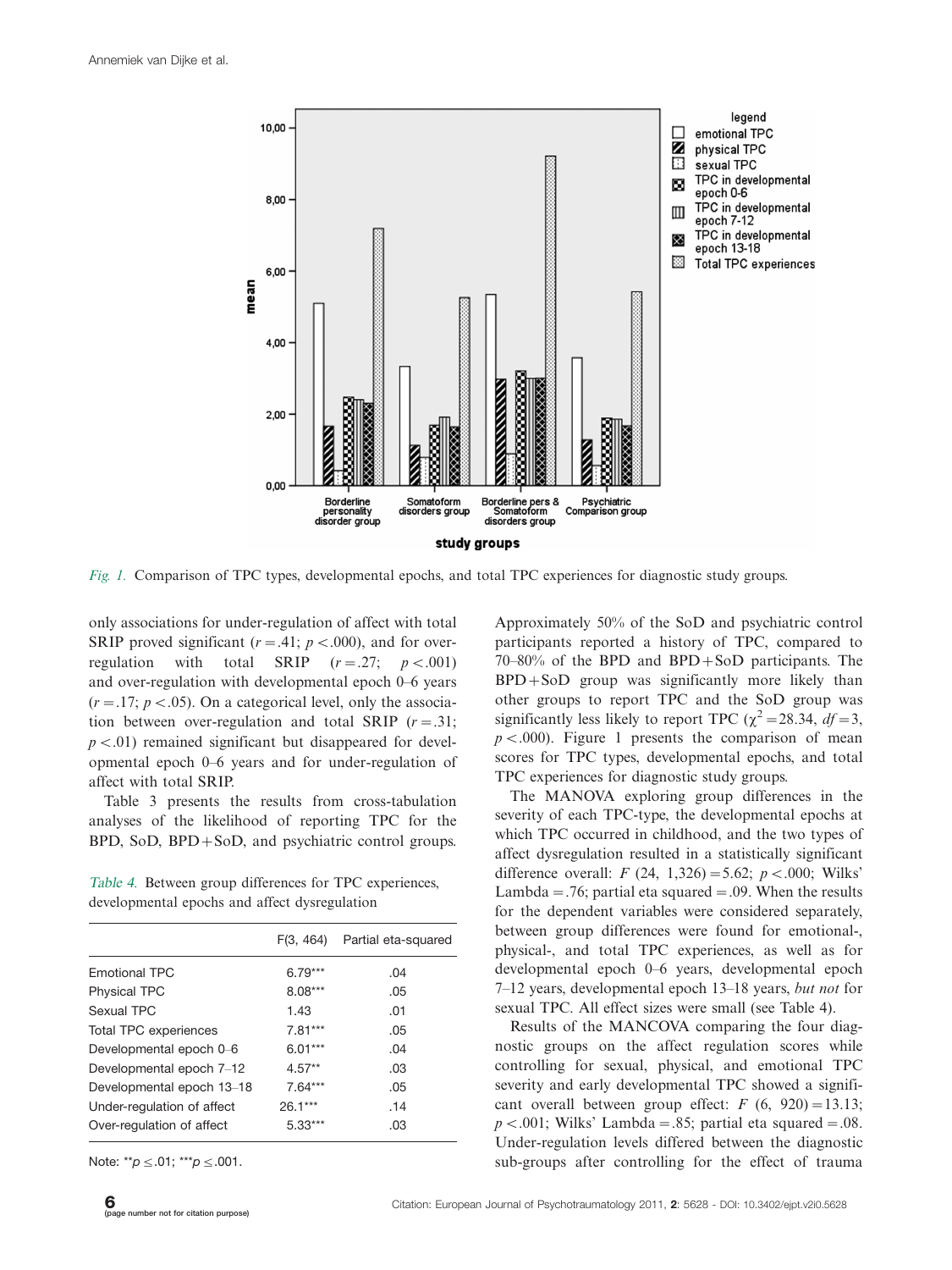|           | Group      | Emotional TPC Physical | TPC<br>L    |               |             |             | Sexual TPC Epoch 0-6 Epoch 7-12 Epoch 13-18 Total TPC |             | Over-regulation<br>of affect | Under-regulation<br>of affect |
|-----------|------------|------------------------|-------------|---------------|-------------|-------------|-------------------------------------------------------|-------------|------------------------------|-------------------------------|
|           | <b>GdB</b> | 5.11(4.37)             | 1.61 (3.23) | 43 (1.61)     | 2.45 (2.89) | 2.40 (2.47) | 2.28 (2.39)                                           | 7.19 (7.21) | 77.06 (17.89)                | 8.29(1.84)                    |
|           | SoD        | 3.35(4.22)             | 3.80 (.61)  | .79(2.07)     | 1.70 (2.89) | 1.93(2.64)  | 1.66(2.48)                                            | 5.26 (7.18) | 72.77 (17.51)                | 6.64 (2.02)                   |
| Mean (SD) |            |                        |             |               |             |             |                                                       |             |                              |                               |
|           | $BPD+SoD$  | 5.35 (4.43)            | 4.05 (.78)  | .89(2.19)     | 3.21 (3.42) | 3.00 (2.76) | 3.01(2.81)                                            | 9.22 (8.26) | 79.26 (17.90)                | 8.44(1.83)                    |
|           | 2<br>D     | 3.64 (4.40)            | 3.67 (.61   | (0.96, 1, 56) | 1.92 (3.36) | 1.89(2.74)  | 1.70(2.33)                                            | 5.42 (7.63) | 70.70 (19.55)                | 7.19 (2.30)                   |

Trauma by primary caretaker and affect dysregulation

history, with a large effect size:  $F(3, 461) = 24.12$ ;  $p < .001$ ; partial eta squared = 14. Over-regulation of affect also differed between the diagnostic sub-groups after controlling for the effect of trauma history, although with a smaller effect size:  $F(3, 461) = 4.30; p = .005;$ partial eta squared $=$ .03.

Table 5 shows the means and SDs of TPC experiences, developmental epochs, and affect dysregulation for the  $BPD$ , SoD,  $BPD + SoD$ , and psychiatric control groups. Overall, the  $BPD + SoD$  group reported the most complex trauma histories, with significant more reports for severe physical-TPC across all three childhood developmental epochs. Both the  $BPD + SoD$  and  $BPD$ groups reported more emotional TPC, under- and overregulation of affect than did the SoD and psychiatric control groups.

# **Discussion**

The findings are consistent with recent neuro-imaging results (Lanius, Vermetten, et al., 2010; Lanius, Frewen, et al.,  $2010$ ) and recent proposals for DSM V (Sar,  $2011$ ) that suggest that there may be an over-regulated sub-type of PTSD associated with negative dissociative symptoms. The BPD and SoD may be among the numerous final common pathways that occur when affect regulation is compromised as a result of early life interpersonal traumatization and disruption in (or unavailability of) caregiving relationships. Although the relationship of childhood sexual abuse to dissociative symptoms has been investigated in a small sample of adults with psychotic disorders (Offen, Waller, & Thomas, 2003), this is the first study to our knowledge that examined the potential differential relationship of several forms of trauma by a caretaker (TPC) within distinct epochs of childhood with affect dysregulation in a large sample of adults with well-defined severe psychiatric illnesses. Almost two-thirds of participants reported having experienced childhood TPC, ranging from approximately 50% of patients with SoD or other psychiatric disorders to more than  $75\%$  of patients with comorbid BPD+SoD. Consistent with our hypotheses, under-regulation of affect was associated with emotional TPC and TPC occurring in developmental epoch 0-6, particularly among adults with BPD. Over-regulation of affect was associated with physical TPC, although this was not limited to participants diagnosed with SoD but also included those diagnosed with BPD. Thus study findings suggest that childhood trauma by primary caretaker is prevalent among psychiatric patients, particularly those with BPD, and differentially associated with under- and over-regulation of affect depending on the type of traumatic exposure.

For a sub-sample of patients with comorbid PTSD, interestingly no significant associations between affect dysregulation and developmental epochs or TPC were

standard deviation.

standard deviation.

Table 5 .

Means and SD for scores for TPC types, developmental epochs, and affect dysregulation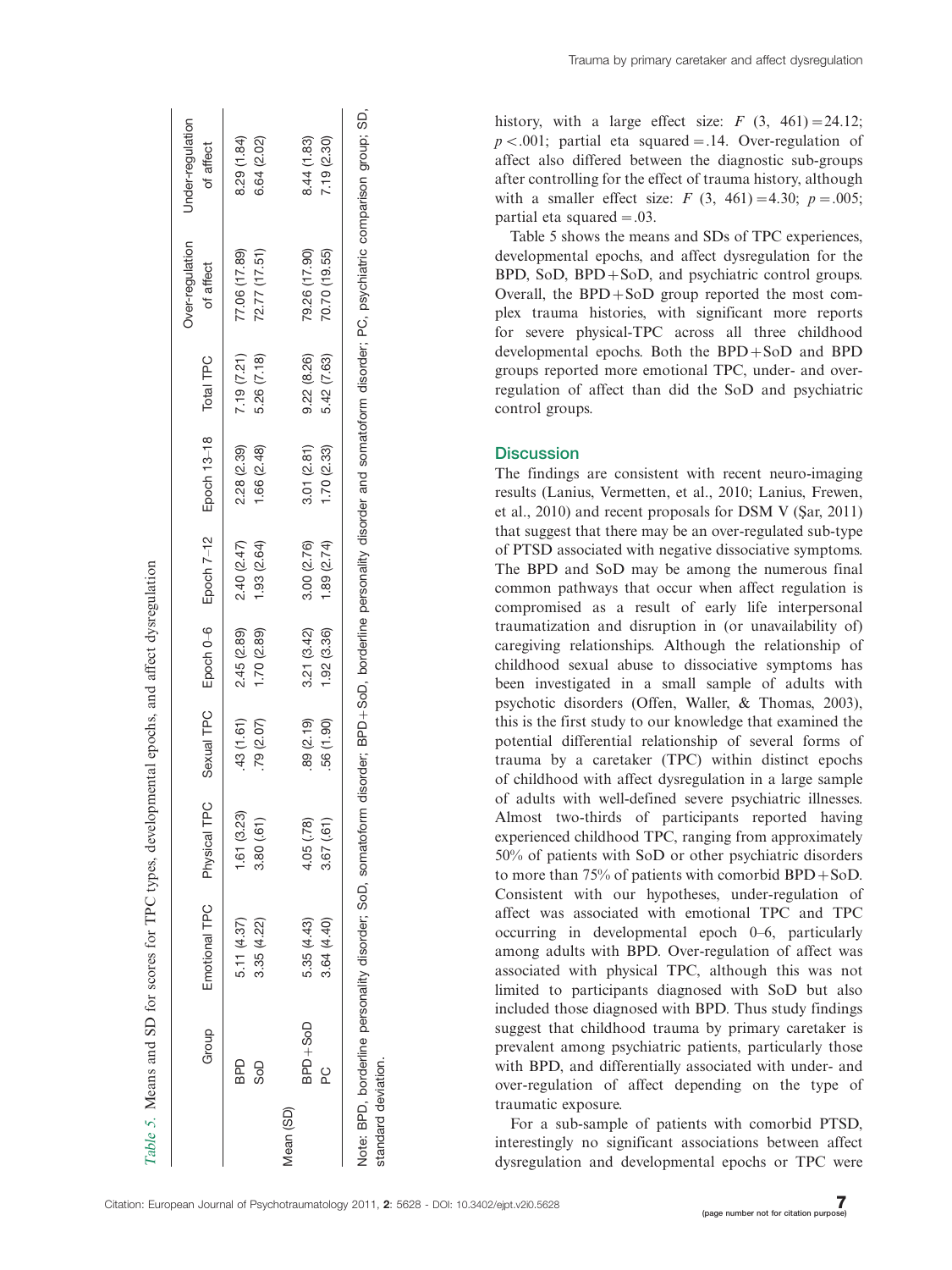found, and over-regulation of affect (and not underregulation) remained significantly related to PTSD severity across developmental epochs. In line with previous calls for the assessment of the nature of affect dysregulation and differentiating between inhibitory and excitatory regulation in BPD and SoD patients (Van Dijke, Ford, et al., 2010; Van Dijke, Van der Hart, et al., 2010), also for PTSD patients, difficulty with addressing and analyzing emotions or ''mentalising emotions'' (Fonagy et al., 2002) and inhibitory regulation seem to have been overlooked and may be of particular importance in the assessment and treatment of complex TPC-related pathology such as comorbid  $BPD + SoD$  or complex PTSD (Ford, 2005). These findings are consistent with recent neuroimaging results that suggested that there may be a dissociative (over-regulated) sub-type of PTSD (Lanius et al., 2010).

The presence of a BPD diagnosis was more consistently associated with a history of emotional TPC and with both under- and over-regulation of affect than the presence of a SoD diagnosis. This finding is in accordance with previous findings that child abuse and neglect are associated with BPD (Yen et al., 2002; Zanarini et al., 2002) and affect dysregulation (Ford, 2005). However, whereas prior studies have emphasized the role of TPC in early childhood as a contributor to BPD and affect dysregulation, in this study BPD was associated with TPC that occurred in each of the three childhood developmental epochs. This suggests that early life attachment-trauma might have adverse effects on affect regulation and interpersonal functioning as a result of cumulative (re)traumatization (Follette & Vijay, 2008) as well as (or instead of) due to its neurobiological and psychological effects on early childhood development per se. The findings also suggest that factors other than childhood traumatization by a primary caretaker are likely to account for subsequent affect dysregulation, particularly under-regulation of affect. This is consistent with prior evidence that BPD is not primarily a disorder related to childhood traumatic victimization (Golier et al., 2003), although the present study's results do not rule out a potential role for childhood traumatization by other adults in the under-regulation of affect characterizing BPD or in the weaker but still evident association between BPD and over-regulation of affect.

The finding that the comorbid diagnosis of  $BPD+$ SoD—even more so than BPD alone—was particularly associated with the severity of physical TPC and overregulation of affect, suggest that there may be more extensive sequelae associated with violations of bodily integrity (which may include but does not specifically involve sexual violations) than are accounted for by the BPD diagnosis alone. This is consistent with a complex post-traumatic stress disorder (CPTSD) formulation

(Ford, 2008) in which early childhood developmentally adverse interpersonal trauma (Ford, 2005) is associated with affect dysregulation and somatic dysregulation (as well as dissociation and significant changes in core beliefs).

The finding that emotional TPC was most consistently associated with BPD and with under-regulation of affect is consistent with the findings of Teicher and colleagues (2006) that emotional abuse was a more robust predictor of biological and psychological dysregulation than was physical or sexual abuse. Emotional abuse can often occur with physical or sexual abuse, especially in polyvictimized children (Finkelhor, Ormrod, & Turner, 2007), and warrants attention as a less obvious but potentially pernicious source of affect dysregulation and personality pathology.

# Future directions

Study findings are consistent with prior calls for more systematic differentiation between under-regulation and over-regulation of affect (Van Dijke, 2008, Van Dijke et al., in press) in the study of the traumatic antecedents of affect dysregulation (Herman, 1992; McLean et al., 2006; Pelcovitz, Van der Kolk, Roth, Mandel, & Resick, 1997; Roth, Newman, Pelcovitz, Van der Kolk, & Mandel, 1997; Van der Kolk et al., 1996). The interrelationships between under-regulation or over-regulation of affect, different types and developmental epochs of exposure to psychological trauma and associated disruptions in attachment, and the range of psychiatric disorders remain to be explored. It would be interesting to assess reported attachment-trauma and overregulation of affect relative to the revised CPTSD/ DESNOS symptom set identified in a recent factor analytic study (Ford, 2009), because the differential roles of violations of bodily integrity relative to over-regulation of affect and wounding of one's feelings or lack of appreciation of the self/identity relative to under-regulation of affect might be distinguished for patients with the CPTSD/DESNOS symptom set.

## **Limitations**

This study explored the potential role of childhood traumatization caused by a primary caretaker occurring during discrete developmental epochs in the development of affect dysregulation. Data were obtained from a psychiatric population consisting of clinically admitted psychiatric patients with persistent psychopathology. Retrospectively self-reported types and times of exposure to psychological trauma may be inaccurate under these circumstances due to the potential influence of current PTSD symptom severity on trauma history reporting (Sutherland & Bryant, 2008) or may be hampered due to psychological defense against remembering early child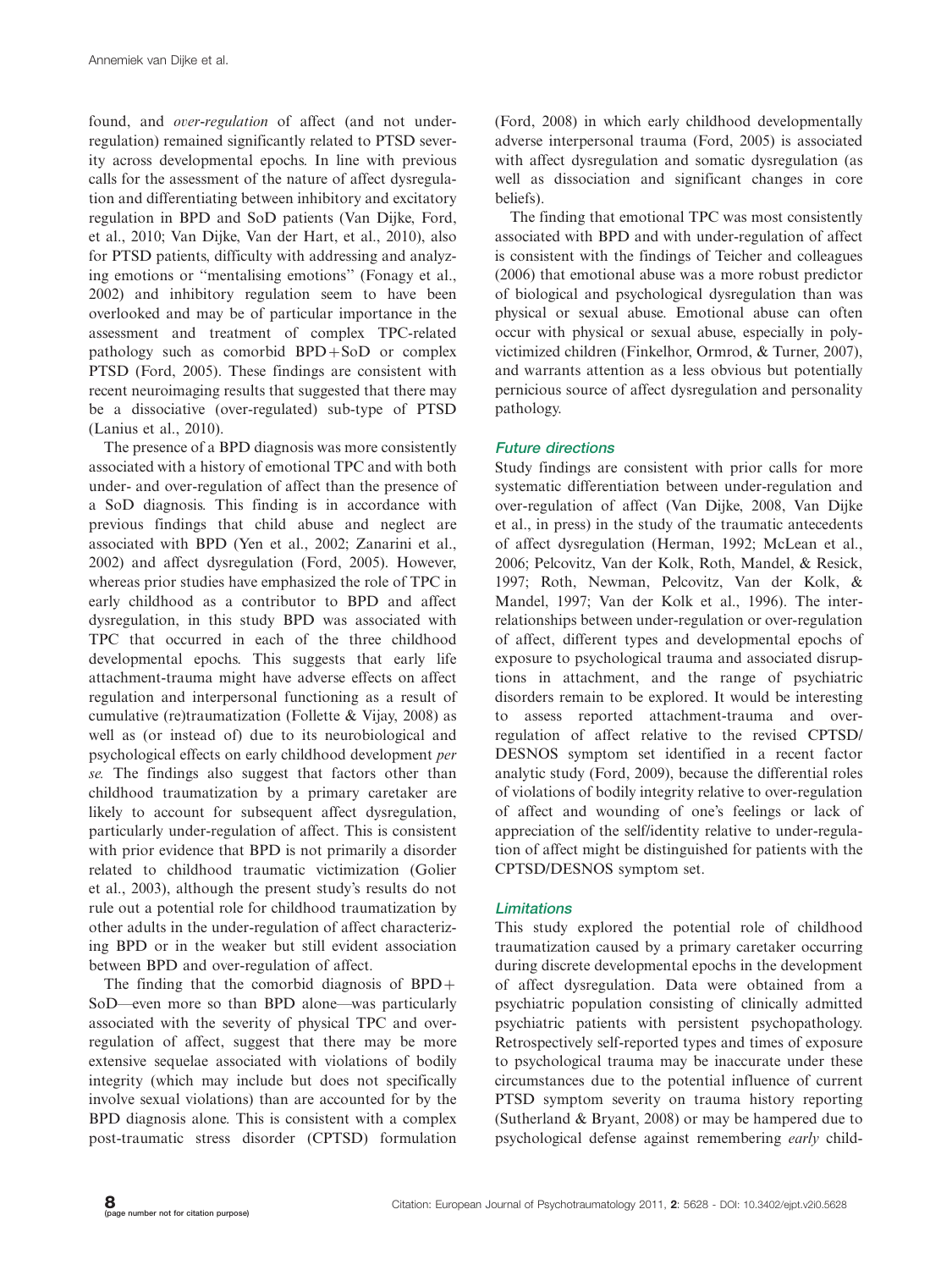hood TPC and holding on to a ''belief in a just world'' (Herman, 1992). Nevertheless, efforts were made (with patient consent) to confirm the reported traumatic events with close relatives following procedures described in the ''Clinical Assessment of Trauma-Related Self and Affect Dysregulation'' (Van Dijke, 2008). Overall, the clinical observations is that participants who did report early TPC experiences found it difficult to do so; therefore, there might have been more under-reporting than overreporting of these events due to the emotions that were evoked and the difficulty in handling these emotions and cognitions. Psychopathology does not necessarily equate with inaccuracy of trauma memory reporting. For instance, while showing evidence of ''enhanced cognitive schemata'' that may bias recall, schizophrenic patients were found to reliably report sexual trauma history over a 1-year period (Klewchuk, McCusker, Mulholland, & Shannon, 2007). The finding that sexual abuse was infrequently reported also may have reduced the study's ability to detect relationships with this type of TPC. Infrequent reports of sexual abuse may also be related to the fact that participants were diagnosed with comorbid PTSD (not primarily diagnosed with PTSD). This may perhaps constrain the generalizability of the findings for PTSD-only populations.

## **Conclusion**

This study assessed the relationship between self-reported childhood traumatization caused by a primary caretaker for specific childhood developmental epochs and affect dysregulation in BPD, SoD,  $BPD + SoD$ , and psychiatric control patients. When considering our sample population as a whole, under-regulation of affect was significantly related to emotional TPC and the 0-6 year old developmental epoch, while over-regulation of affect was related to physical TPC. However, the relationships were relatively weak, suggesting that heterogeneity within the samples may have diluted the findings. When diagnostic groups were examined separately, BPD was associated with emotional TPC across all developmental epochs of childhood and emotional TPC was associated with under-regulation of affect. The  $BPD + SoD$  group was the most likely to report early TPC and both forms of affect dysregulation. Thus, our findings indicate the importance of examining the role of emotional abuse in severe psychiatric disorders, and the combination of affect under-regulation and over-regulation associated with early TPC especially in more complex disorders such as the combination of BPD and SoD.

# Conflict of interest and funding

There is no conflict of interest in the present study any of the authors.

## **References**

- APA. (2000). *Diagnostic and statistical manual of mental disorders:* DSM-IV-TR. Washington, DC: American Psychiatric Association.
- Allen, J. G. (2001). Traumatic relationships and serious mental disorders. London: John Wiley & Sons.
- Andrews, G., & Peters, L. (1998). The psychometric properties of the Composite International Diagnostic Interview. Social Psychiatry and Psychiatric Epidemiology, 33, 80-88.
- Arntz, A. (1999). BPDSI Borderline Personality Disorder Severity Index, Dutch version IV. The Netherlands: Department of Medical, Clinical and Experimental Psychology, Maastricht University
- Arntz, A., Van der Hoorn, M., Cornelis, J., Verheul, R., Van den Bosch, W., & De Bie, A. (2003). Reliability and validity of the borderline personality disorder severity index. Journal Personality Disorders, 17, 45-49.
- Bagby, R. M., Parker, J. D. A., & Taylor, G. J. (1994). The Twenty-Item Toronto Alexithymia Scale-I. Item selection and crossvalidation of the factor structure. Journal of Psychosomatic Research, 38, 23-32.
- Bermond, B., Moormann, P. P., Albach, F., & Van Dijke, A. (2008). Impact of severe childhood sexual abuse on the development of alexithymia in adulthood. Psychotherapy and Psychosomatics, 77, 260-262.
- Bradley, R., Jenei, J., & Westen, D. (2005). Etiology of personality disorder: Disentangling the contributors of intercorrelated antecedents. Journal of Nervous and Mental Diseases, 193, 24-31.
- Brown, R. J., Schrag, A., & Trimble, M. R. (2005). Dissociation, childhood interpersonal trauma, and family functioning in patients with somatization disorder. American Journal of Psychiatry, 162, 899-905.
- Carey, P. D., Walker, J. L., Rossouw, W., Seedat, S., & Stein, D. J. (2008). Risk indicators and psychopathology in traumatised children and adolescents with a history of sexual abuse. European Child & Adolescent Psychiatry, 17(2), 93-98.
- Cook, A., Spinazzola, J., Ford, J., Lanktree, C., Blaustein, M., Cloitre, M., et al. (2005). Complex trauma in children and adolescents. Psychiatric Annals, 35, 390-398.
- Dodge, K. A., Lochman, J. E., Harnish, J. D., Bates, J. E., & Pettit, G. S. (1997). Reactive and proactive aggression in school children and psychiatrically impaired chronically assaultive youth. Journal of Abnormal Psychology, 106(1), 37-51.
- Dodge, K. A., Pettit, G. S., Bates, J. E., & Valente, E. (1995). Social information-processing patterns partially mediate the effect of early physical abuse on later conduct problems. Journal of Abnormal Psychology, 104(4), 632-643.
- Finkelhor, D., Ormrod, R., & Turner, H. (2007). tPoly-victimization: A neglected component in child victimization. Child Abuse and Neglect, 31, 7-26.
- Follette, V., & Vijay, A. (2008). Retraumatization. In G. Reyes, J. D. Elhai, & J. D. Ford (Eds.), Encyclopedia of psychological trauma (pp. 586-589). Hoboken, NJ: John Wiley & Sons.
- Fonagy, P., Gergely, G., Jurist, E., & Target, M. (2002). Affect regulation, mentalization and the development of the self. New York: Other Press.
- Ford, J. D. (2005). Treatment implications of altered neurobiology, affect regulation and information processing following child abuse. Psychiatric Annals, 35, 410-419.
- Ford, J. D. (2008). Complex posttraumatic stress disorder. In G. Reyes, J. D. Elhai, & J. D. Ford (Eds.), Encyclopedia of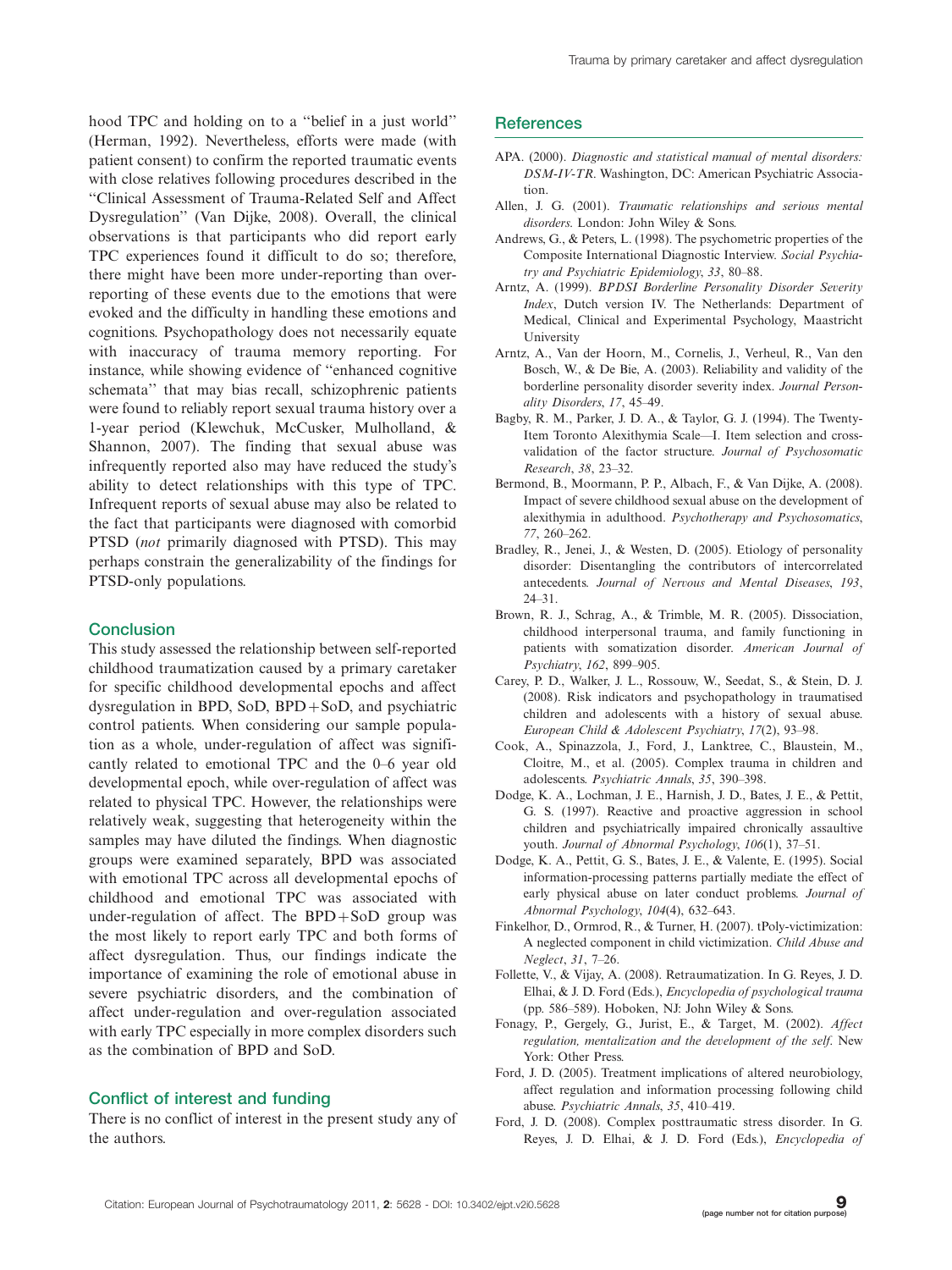psychological trauma (pp. 152-154). Hoboken, NJ: John Wiley & Sons.

- Ford, J. D. (2009). Dissociation in complex posttraumatic stress disorder or disorders of extreme stress not otherwise specified (DESNOS). In P. F. Dell, & O'Neil J. A. (Eds.), Dissociation and the dissociative disorders: DSM-V and beyond (pp. 471- 485). New York: Routledge.
- Ford, J. D., & Kidd, P. (1998). Early childhood trauma and disorders of extreme stress as predictors of treatment outcome with chronic posttraumatic stress disorder. Journal of Traumatic Stress, 11, 743-761.
- Ford, J. D., Racusin, R., Ellis, C. G., Daviss, W. B., Reiser, J., Fleischer, A., et al. (2000). Child maltreatment, other trauma exposure, and posttraumatic symptomatology among children with oppositional defiant and attention deficit hyperactivity disorders. Child Maltreatment, 5, 205-217.
- Freyd, J. J., DePrince, A. P., & Gleaves, D. H. (2007). The state of betrayal trauma theory. Memory, 15, 295-311.
- Goldsmith, R. E., & Freyd, J. J. (2005). Awareness for emotional abuse. Journal of Emotional Abuse, 5, 95-123.
- Golier, J. A., Yehuda, R., Bierer, L. M., Mitropoulou, V., New, A. S., Schmeidler, J., et al. (2003). The relationship of borderline personality disorder to posttraumatic stress disorder and traumatic events. American Journal of Psychiatry, 160, 2018- 2024.
- Greenberg, L., & Bolger, L. (2001). An emotion-focused approach to the over-regulation of emotion and emotional pain. Journal of Clinical Psychology, 57, 197-211.
- Herman, J. (1992). Complex PTSD. Journal of Traumatic Stress, 5, 377-391.
- Hovens, J. E., Bramsen, I., & Van der Ploeg, H. M. (2000). Zelfinventarisatielijst Posttraumatische Stressstoornis (ZIL): Handleiding [Self-Rating Inventory for PTSD: Manual]. Lisse, the Netherlands: Swets & Zeitlinger.
- Hovens, J. E., Van der Ploeg, H. M., Bramsen, I., Klaarenbeek, M. T. A., Schreuder, J. N., & Rivero, V. V. (1994). The development of the self-rating inventory for posttraumatic stress disorder. Acta Psychiatrica Scandinavica, 90, 172-183.
- Klewchuk, E. M., McCusker, C. G., Mulholland, C., & Shannon, C. (2007). Cognitive biases for trauma stimuli in people with schizophrenia. British Journal of Clinical Psychology, 46, 333-345.
- Koenigsberg, H. W., Harvey, P. D., Mitropoulou, V., Schmeidler, J., New, A. S., Goodman, M., et al. (2002). Characterizing affective instability in borderline personality disorder. American Journal of Psychiatry, 159, 784-788.
- Lanius, R. A., Frewen, P. A., Vermetten, E., Yehuda, R. et al. (2010). Fear conditioning and early life vulnerabilities: two distinct pathways of emotional dysregulation and brain dysfunction in PTSD. European Journal of Psychotraumatology, 1: 5467 - DOI: 10.3402/ejpt.v1i0.5467.
- Lanius, R. A., Vermetten, E., Loewenstein, R. J., Brand, B., Schmalhl, C., Bremner, J. D., et al. (2010). Emotion modulation in PTSD: Clinical and neurobiological evidence for a dissociative subtype. American Journal of Psychiatry, 167, 640-647.
- Lieberman, A. F. (2007). Ghosts and angels: Intergenerational patterns in the transmission and treatment of the traumatic sequelae of domestic violence. Infant Mental Health Journal, 28, 422-439.
- Lieberman, A. F., & Amaya-Jackson, L. (2005). Reciprocal influences of attachment and trauma: Using a dual lens in the assessment and treatment of infants, toddlers, and preschoolers. In L. J. Berlin, Y. Ziv, L. Amaya-Jackson, & M. T. Greenberg (Eds.), Enhancing early attachments: Theory, re-

search, intervention, and policy (pp. 100-124). New York: Guilford Press.

- Lyons-Ruth, K., Dutra, L., Schuder, M., & Bianchi, I. (2006). From infant attachment disorganization to adult dissociation: Relational adaptations or traumatic experiences? Psychiatric Clinics of North America, 29, 63-86.
- Marx, B., & Sloan, D. (2002). The role of emotion in the psychological functioning of adult survivors of childhood sexual abuse. Behaviour Therapy, 33, 563-577.
- McLean, L. M., Toner, B., Jackson, J., Desrocher, M., & Stuckless, N. (2006). The relationship between childhood sexual abuse, complex traumatic stress disorder and alexithymia in two outpatient samples: Examination of women treated in community and institutional clinics. Journal of Child Sexual Abuse,  $15(3), 1-17.$
- Moormann, P. P., Bermond, B., & Albach, F. (2004). The reality escape model: The intricate relation between alexithymia, dissociation, and anaesthesia in victims of child sexual abuse. In I. Nyklicek, A. Vingerhoets, & L. Temoshok (Eds.), Emotional expression and health. Advances in theory, assessment, and clinical applications (pp. 82-89). Hove, UK: Brunner Routledge.
- Moormann, P. P., Bermond, B., Albach, F., & Van Dorp, I. (1997). The aetiology of alexithymia from the perspective of childhood sexual abuse. In A. Vingerhoets, F. van Bussel, & A Boelhouwer (Eds.), The non-expression of emotions in health and disease (pp. 139–153). Tilburg, The Netherlands: Tilburg University Press.
- Nijenhuis, E. R. S., Van der Hart, O., & Kruger, K. (2002). The psychometric characteristics of the Traumatic Experiences Checklist (TEC): First findings among psychiatric outpatients. Clinical Psychology and Psychotherapy, 9, 200-210.
- Nijenhuis, E. R. S., Van der Hart, O., Kruger, K., & Steele, K. (2004). Somatoform dissociation, reported abuse and animal defence-like reactions. Australian and New Zealand Journal of Psychiatry, 38, 678-686.
- Offen, L., Waller, G., & Thomas, G. (2003). Is reported childhood sexual abuse associated with the psychopathological characteristics of patients who experience auditory hallucinations? Child Abuse and Neglect, 27, 919-927.
- Paivio, S. C., & Laurent, C. (2001). Empathy and emotion regulation: Reprocessing memories of childhood abuse. Journal of Clinical Psychology, 57, 213-226.
- Pelcovitz, D., Van der Kolk, B., Roth, S., Mandel, F., & Resick, P. (1997). Development of a criteria set and a Structured Interview for Disorders of Extreme Stress (SIDES). Journal of Traumatic Stress, 10, 3-16.
- Putnam, F. W. (2003). Ten-year research update review: Child sexual abuse. Journal of American Academic Child and Adolescent Psychiatry, 42, 269-278.
- Roelofs, K., Keijsers, G. P. J., Hoogduin, K. A. L., Näring, G. W. B., & Moene, F. C. (2002). Childhood abuse in patients with conversion disorder. American Journal of Psychiatry, 159, 1908-1913.
- Roth, S., Newman, E., Pelcovitz, D., Van der Kolk, B., & Mandel, F. S. (1997). Complex PTSD in victims exposed to sexual and physical abuse: Results from the DSM-IV field trial for Posttraumatic Stress Disorder. Journal of Traumatic Stress, 10, 539-555.
- Sar, V., (2011). Developmental trauma, complex PTSD, and the current proposal of DSM-5. European Journal of Psychotraumatology, 2: 5622 - DOI: 10.3402/ejpt.v2i0.5622.
- Şar, V., Akyuz, G., Kugu, N., Ozturk, E., & Ertem-Vehid, H. (2006). Axis-I dissociative disorder comorbidity in borderline personality disorder and reports of childhood trauma. Journal of Clinical Psychiatry, 67, 1583-1590.